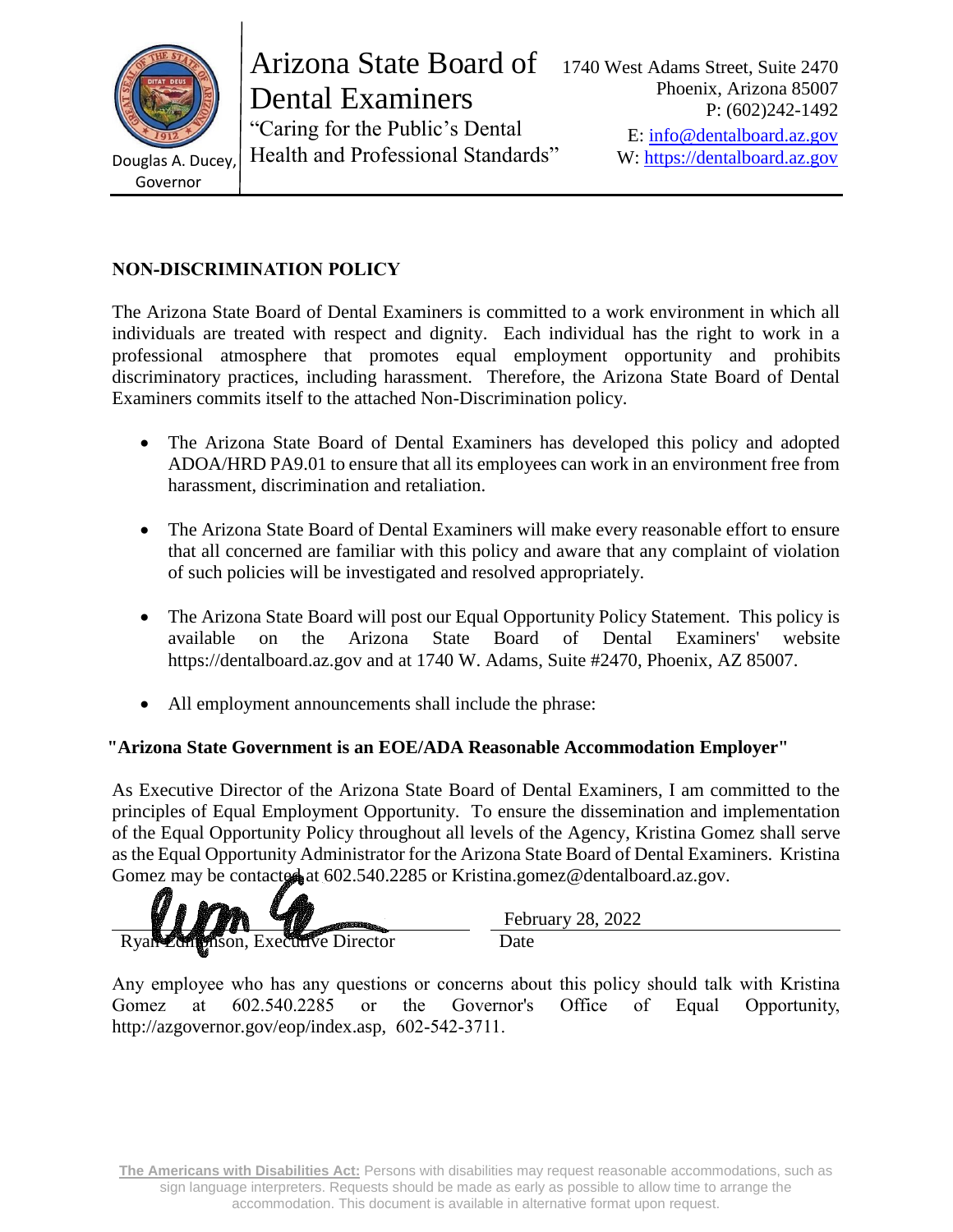

Arizona State Board of Dental Examiners

"Caring for the Public's Dental Douglas A. Ducey, Health and Professional Standards" W: [https://dentalboard.az.gov](https://dentalboard.az.gov/)

Governor

### **State of Arizona NON-DISCRIMINATION POLICY**

The Arizona State Board of Dental Examiners is committed to a work environment in which all individuals are treated with respect and dignity. Each individual has the right to work in a professional atmosphere that promotes equal employment opportunity and prohibits discriminatory practices, including harassment. Therefore, the Arizona State Board of Dental Examiners commits itself to the following non-discrimination policy.

## **Equal Opportunity**

It is the policy of the Arizona State Board of Dental Examiners to ensure equal employment opportunity without discrimination or harassment on the basis of race, color, religion, sex, age, disability, national origin, or any other characteristic protected by law. The Arizona State Board of Dental Examiners prohibits any such discrimination or harassment.

## **Retaliation Is Prohibited**

The Arizona State Board of Dental Examiners encourages reporting of all perceived incidents of discrimination or harassment. It is the policy of the Arizona State Board of Dental Examiners to investigate such reports. The Arizona State Board of Dental Examiners prohibits retaliation against any individual who reports discrimination or harassment or participates in an investigation of such reports.

### **Definitions of Harassment**

Harassment on the basis of any protected characteristic is strictly prohibited. Under this policy, harassment is verbal or physical conduct that denigrates or shows hostility toward an individual because of his/her race, color, religion, sex, sexual orientation, national origin, age, disability, or any other characteristic protected by law or that of his/her relatives, friends or associates, and that:

- Has the purpose or effect of creating an intimidating, hostile or offensive work environment;
- Has the purpose or effect of unreasonably interfering with an individual's work performance; or,
- Otherwise adversely affects an individual's employment opportunities.

Harassing conduct includes, but is not limited to: epithets, slurs or negative stereotyping; threatening, intimidating or hostile acts; denigrating jokes; and written or graphic material that denigrates or shows hostility or aversion toward an individual or group and that is placed on walls or elsewhere on the employer's premises or circulated in the workplace.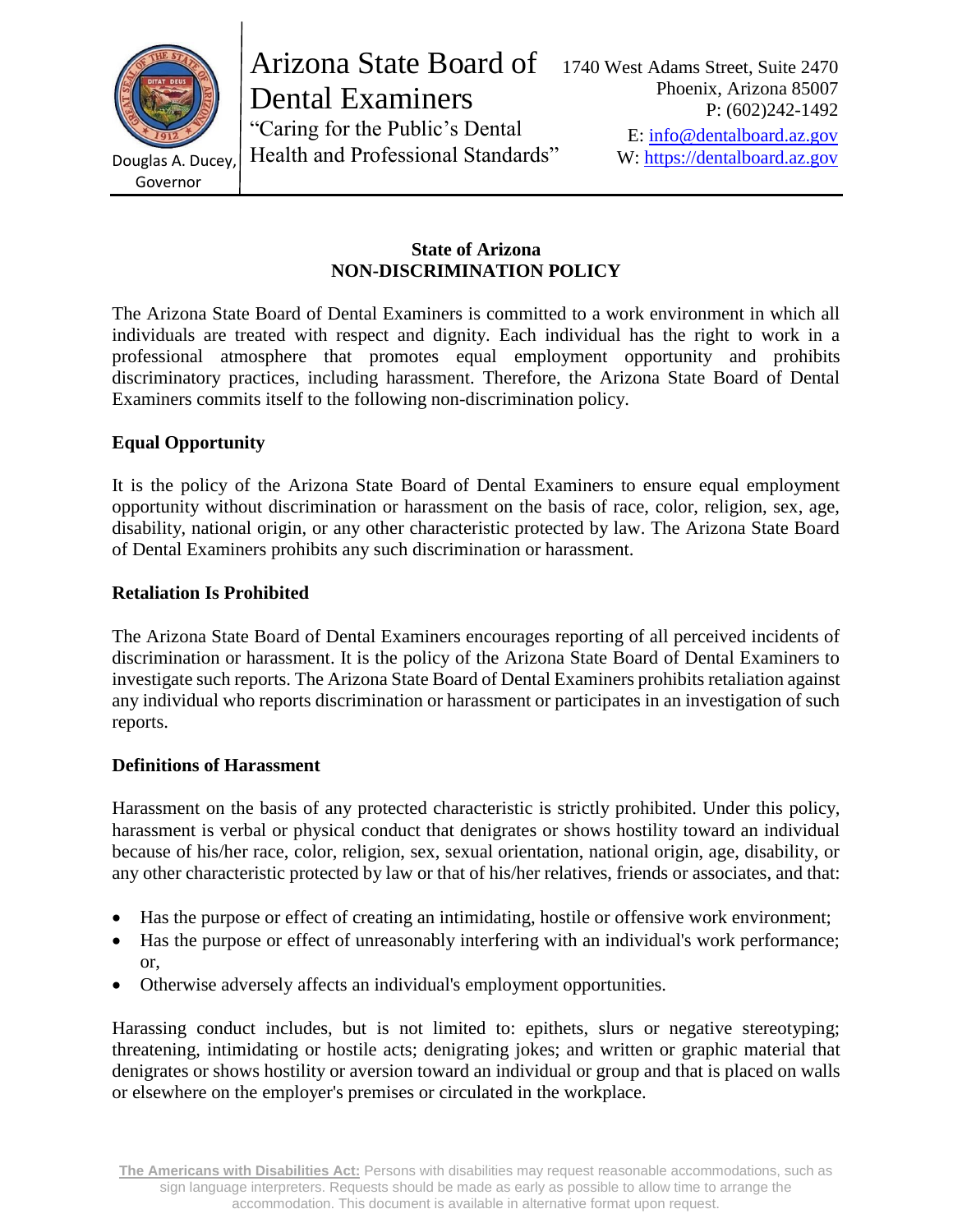Sexual harassment constitutes discrimination and is illegal under federal, state and local laws. For the purposes of this policy, sexual harassment is defined, as in the Equal Employment Opportunity Commission Guidelines, as unwelcome sexual advances, requests for sexual favors and other verbal or physical conduct of a sexual nature when, for example:

- Submission to such conduct is made either explicitly or implicitly a term or condition of an individual's employment;
- Submission to or rejection of such conduct by an individual is used as the basis for employment decisions affecting such individual; or
- Such conduct has the purpose or effect of unreasonably interfering with an individual's work performance or creating an intimidating, hostile or offensive working environment.

Sexual harassment may include a range of subtle and not so subtle behaviors and may involve individuals of the same or different gender.

Sexually harassing conduct includes, but is not limited to: unwanted sexual advances or requests for sexual favors; sexual jokes and innuendo; leering, whistling or touching; insulting or obscene comments or gestures; display in the workplace of sexually suggestive objects or pictures; and other physical, verbal or visual conduct of a sexual nature.

### **Individuals and Conduct Covered**

This policy applies to all applicants and employees, whether related to conduct engaged in by fellow employees or someone not directly connected to the Arizona State Board of Dental Examiners such as an outside vendor, consultant or customer.

Conduct prohibited by these policies is unacceptable in the workplace and in any work-related setting such as outside business trips, business meetings and business-related social events.

### **Reporting an Incident of Harassment, Discrimination or Retaliation**

The Arizona State Board of Dental Examiners encourages reporting of all perceived incidents of discrimination, harassment or retaliation, regardless of the offender's identity or position. Individuals who believe that that they have been the victim of such conduct should discuss their concerns with their immediate supervisor, manager, agency human resources or employee relations staff.

In addition, The Arizona State Board of Dental Examiners encourages individuals who believe they are being subjected to such conduct promptly to advise the offender that his or her behavior is unwelcome and request that it be discontinued. The Arizona State Board of Dental Examiners recognizes, however, that an individual may prefer to pursue the matter through informal or formal complaint procedures.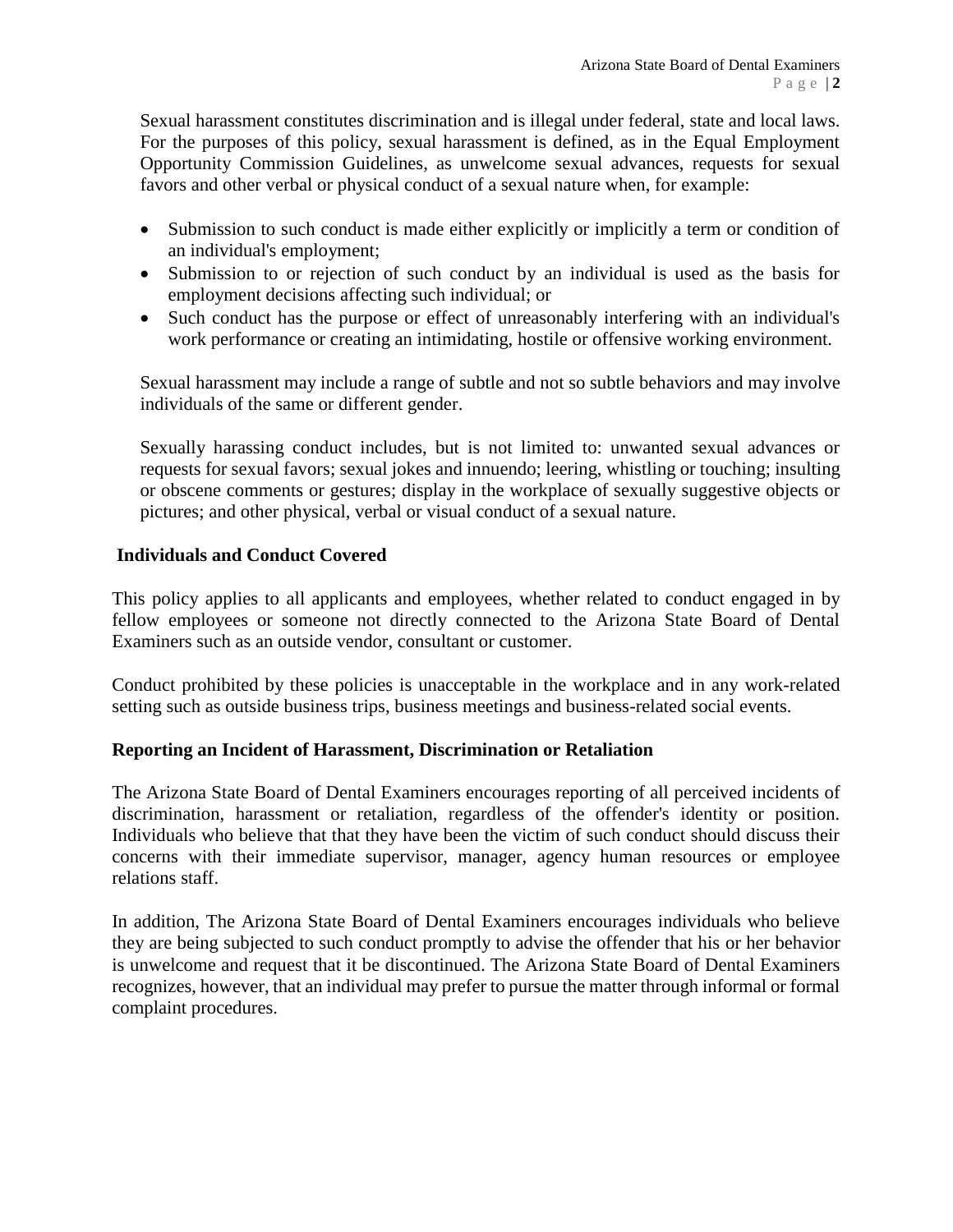#### **Complaint Procedures**

#### *Informal Procedure*

If for any reason an individual does not wish to address the offender directly, or if such action does not successfully end the offensive conduct, the individual should promptly notify his/her immediate supervisor, manager, agency human resources or employee relations staff. An individual reporting harassment, discrimination or retaliation should be aware, however, that the Arizona State Board of Dental Examiners may decide it is necessary to take action to address such conduct beyond an informal discussion. This decision will be discussed with the individual. The informal procedure is not a required first step for the reporting individual.

#### *Formal Procedure*

As noted above, individuals who believe they have been the victims of conduct prohibited by this policy statement or believe they have witnessed such conduct should discuss their concerns with a member of management, agency Human Resources or Employee Relations staff.

Any reported allegations of harassment, discrimination or retaliation will be investigated promptly. The investigation may include individual interviews with the parties involved and, where necessary, with individuals who may have observed the alleged conduct or may have other relevant knowledge.

Confidentiality will be maintained throughout the investigatory process to the extent consistent with appropriate investigation and corrective action. Depending on the nature of the complaint, it may not be possible to preserve confidentiality.

Retaliation against an individual for reporting harassment or discrimination or for participating in an investigation of a claim of harassment or discrimination is a serious violation of this policy and, like harassment or discrimination itself, will be subject to disciplinary action. Acts of retaliation should be reported immediately and will be promptly investigated and addressed.

Misconduct constituting harassment, discrimination or retaliation will be dealt with appropriately. Responsive action may include, for example, training, referral to counseling and/or disciplinary action such as a reprimand, suspension without pay or termination, as the Arizona State Board of Dental Examiners believes appropriate under the circumstances. Responsive action may also include a reassignment or transfer.

If a party to a complaint does not agree with its resolution, that party may appeal to the Arizona Department of Administration appeals process. Employees may also contact the Governor's Office of Equal Opportunity, The Arizona Attorney General's Civil Rights Division, and the Federal Equal Employment Opportunity Commission.

False complaints of harassment, discrimination or retaliation as opposed to complaints that, even if erroneous, are made in good faith, may be the subject of appropriate disciplinary action.